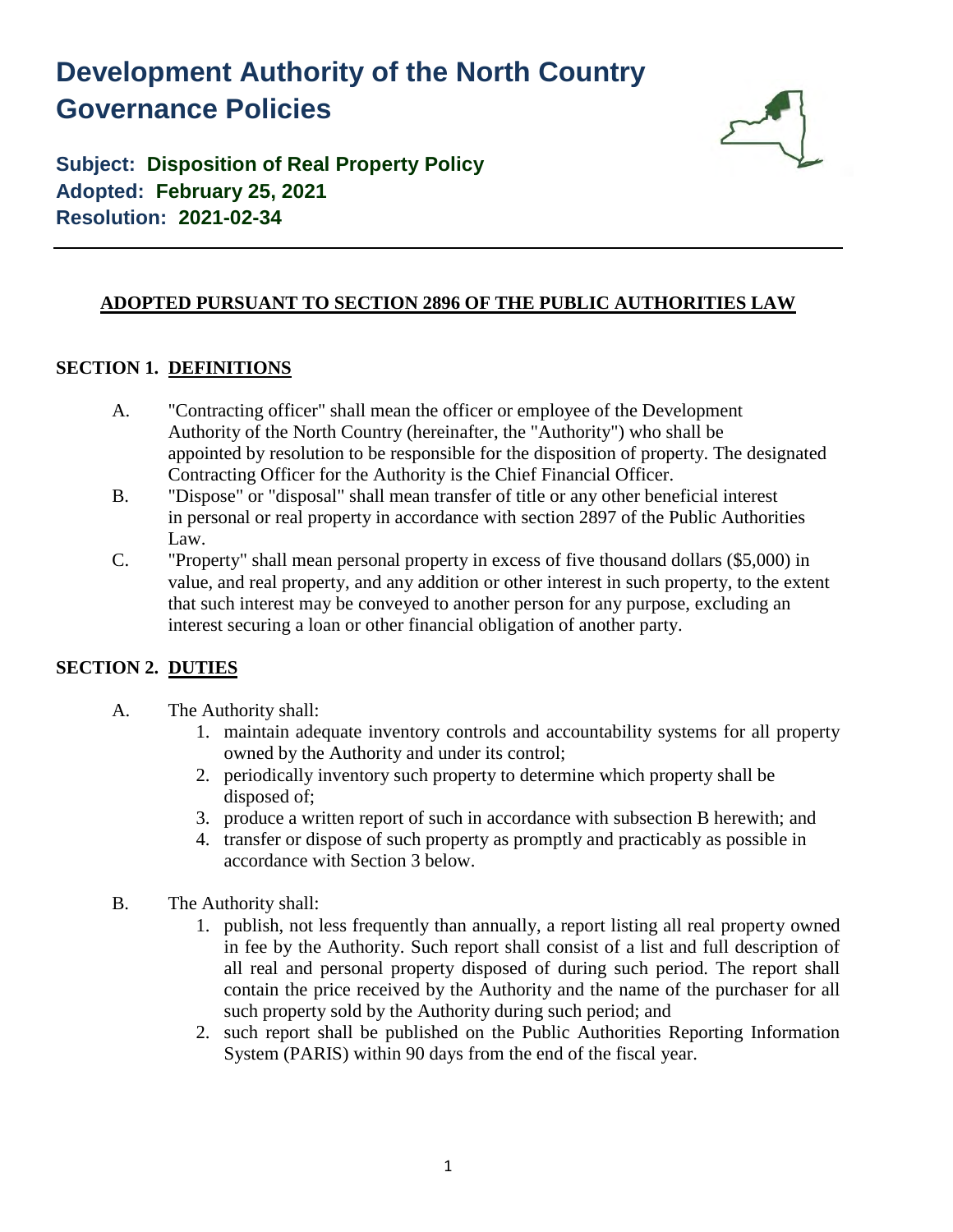## **SECTION 3. TRANSFER OR DISPOSITION OF PROPERTY**

- A. Supervision and Direction. Except as otherwise provided herein, the duly appointed contracting officer (the "Contracting Officer") shall have supervision and direction over the disposition and sale of property of the Authority. The Authority shall have the right to dispose of its property for any valid corporate purpose.
- B. Custody and Control. The custody and control of Authority property, pending its disposition, and the disposal of such property, shall be performed by the Authority or by the Commissioner of General Services when so authorized under this section.
- C. Method of Disposition. Unless otherwise permitted, the Authority shall dispose of property for not less than its fair market value by sale, exchange, or transfer, for cash, credit, or other property, with or without warranty, and upon such other terms and conditions as the Authority and/or Contracting Officer deems proper. The Authority may execute such documents for the transfer of title or other interest in property and take such other action as it deems necessary or proper to dispose of such property under the provisions of this section. Provided, however, except in compliance with all applicable law, no disposition of real property, any interest in real property, or any other property which because of its unique nature is not subject to fair market pricing shall be made unless an appraisal of the value of such property has been made by an independent appraiser and included in the record of the transaction.

Should the Authority deem the property to have no market value, but another government entity would have use for the property, for example teaching purposes, the Authority would declare a surplus and sell the property for \$1.00.

- D. Sales by the Commissioner of General Services (the "Commissioner"). When the Authority shall have deemed that transfer of property by the Commissioner will be advantageous to the State of New York, the Authority may enter into an agreement with the Commissioner who may dispose of property of the Authority under terms and conditions agreed to by the Authority and the Commissioner. In disposing of any such property, the Commissioner shall be bound by the terms hereof and references to the Contracting Officer shall be deemed to refer to such Commissioner.
- E. Validity of Deed, Bill of Sale, Lease, or Other Instrument. A deed, bill of sale, lease, or other instrument executed by or on behalf of the Authority, purporting to transfer title or any other interest in property of the Authority in accordance herewith shall be conclusive evidence of compliance with the provisions of these guidelines and all applicable law insofar as concerns title or other interest of any bona fide grantee or transferee who has given valuable consideration for such title or other interest and has not received actual or constructive notice of lack of such compliance prior to the closing.
- F. Bids for Disposal; Advertising; Procedure; Disposal by Negotiation; Explanatory Statement.
	- 1. Except as permitted by all applicable law, all disposals or contracts for disposal of property made or authorized by the Authority shall be made after publicly advertising for bids except as provided in subsection (3) of this Section F.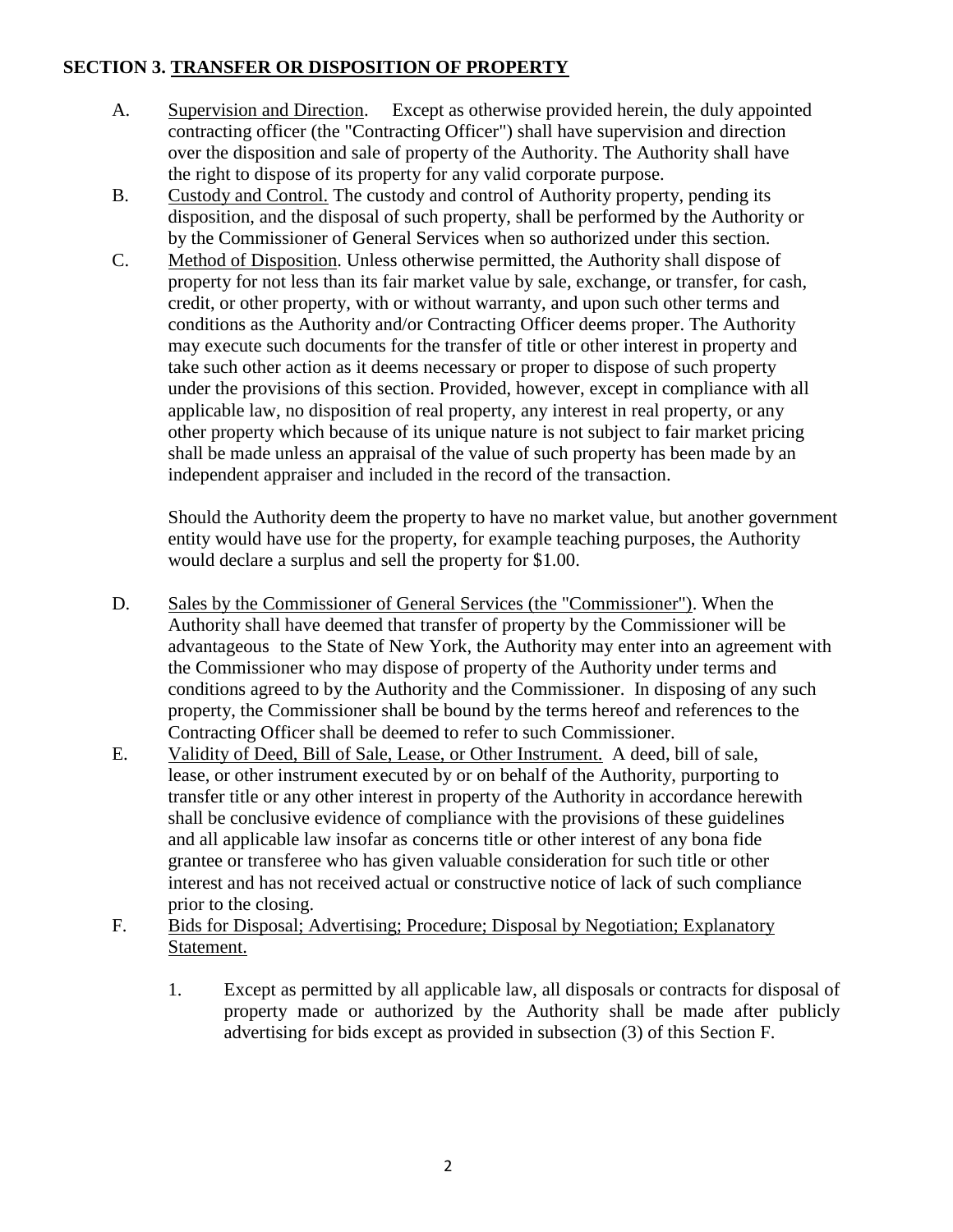- 2. Whenever public advertising for bids is required under subsection (1) of this Section F:
	- a. the advertisement for bids shall be made at such time prior to the disposal or contract, through such methods, and on such terms and conditions as shall permit full and free competition consistent with the value and nature of the property proposed for disposition;
	- b. all bids shall be publicly disclosed at the time and place stated in the advertisement; and
	- c. the award shall be made with reasonable promptness by notice to the responsible bidder whose bid, conforming to the invitation for bids, will be most advantageous to the Authority, price and other factors considered; provided, that all bids may be rejected at the Authority's discretion.
- 3. Disposals and contracts for disposal of property may be negotiated or made by public auction without regard to subsections (1) and (2) of this Section F but subject to obtaining such competition as is feasible under the circumstances, if:
	- a. the personal property involved is of a nature and quantity which, if disposed of under subsections (1) and (2) of this Section F, would adversely affect the state or local market for such property, and the estimated fair market value of such property and other satisfactory terms of disposal can be obtained by negotiation;
	- b. the fair market value of the property does not exceed fifteen thousand dollars;
	- c. bid prices after advertising therefore are not reasonable, either as to all or some part of the property, or have not been independently arrived at in open competition;
	- d. the disposal will be to the state or any political subdivision, and the estimated fair market value of the property and other satisfactory terms of disposal are obtained by negotiation;
	- e. the disposal is for an amount less than the estimated fair market value of the property, the terms of such disposal are obtained by public auction or negotiation, the disposal of the property is intended to further the public health, safety or welfare or an economic development interest of the Authority, the state or a political subdivision (to include but not limited to, the prevention or remediation of a substantial threat to public health or safety, the creation or retention of a substantial number of job opportunities, or the creation or retention of a substantial source of revenues, or where the authority's enabling legislation permits or other economic development initiatives), the purpose and the terms of such disposal are documented in writing and approved by resolution of the board of the Authority; or
	- f. such action is otherwise authorized by law.